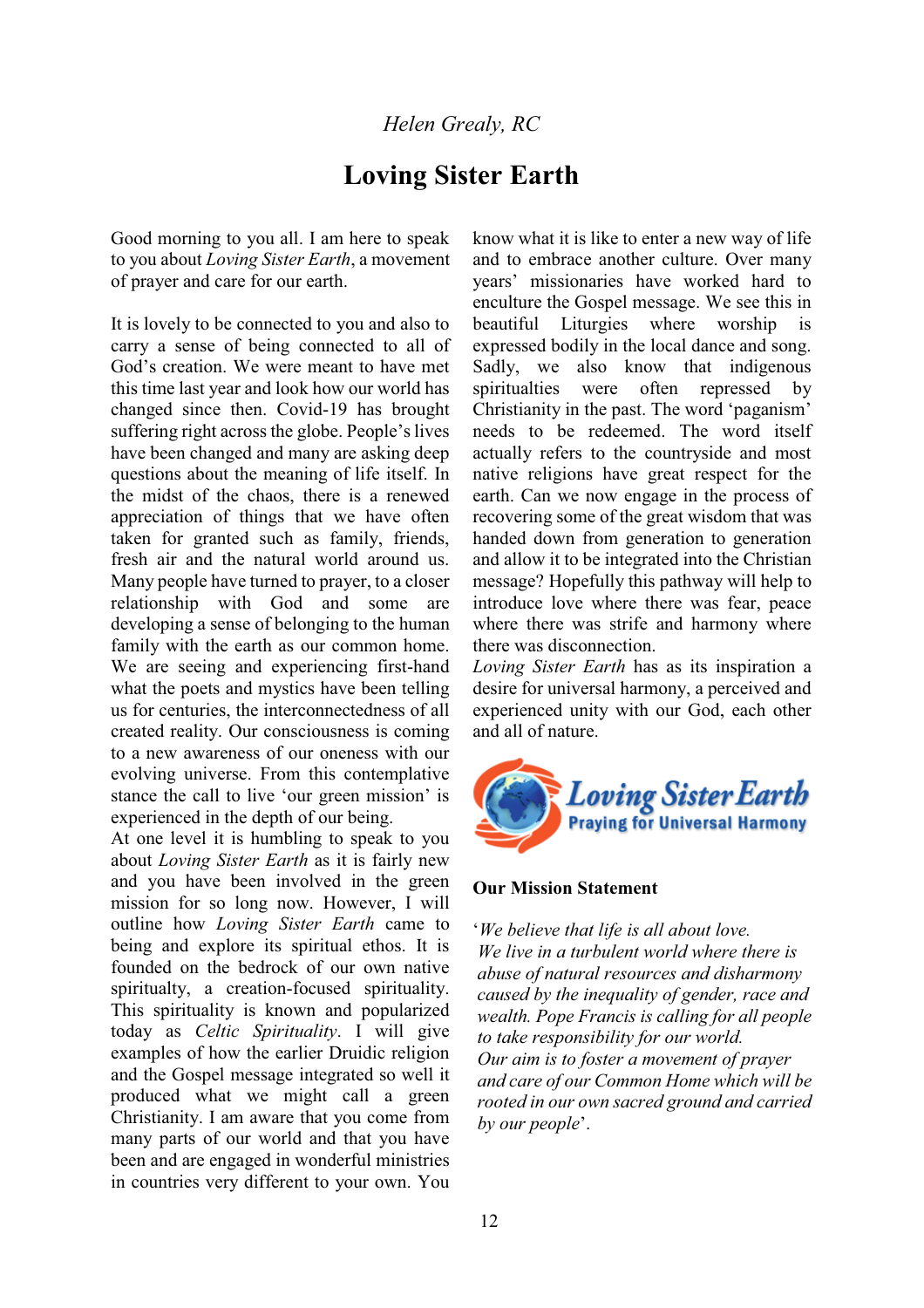*Loving Sister Earth* is our humble attempt to live 'our green mission'. Our goal is to help Ireland to become a country that prays and acts for our earth. While *Loving Sister Earth* is only 7 years old, it is having a strong impact. The statistics for the hits on our website are quite phenomenal. At one level this comes as a surprise to us, however, at a deeper level, it is not so surprising. We are very aware that *Loving Sister Earth* is born of the Spirit. We did not set out to create yet another 'Care of the Earth' group. Individually, each of us had a strong sense that God was asking something of us. We are

just a small group; Elaine, Brian, Phyllis and I, working with Marion who created and updates our website. Brian and Phyllis facilitated many Prayer Initiatives at Diocesan and National levels and share a desire for a global prayer movement. As we know deep prayer involves entering into the transformative inner journey and bringing about harmony between body, mind, feelings and spirit. The more inner harmony we experience the more

 **(St. Mary's University at Bayongbong Nueva Vizcaya, RP)**

we can contribute to the harmony of our world. Elaine is drawn to the mystery of the Trinity and relationship is at the heart of the Trinity and of creation itself. Elaine feels that our world deeply needs a Divine breakthrough of love. In my ministry of Retreats and Spiritual Direction, I have seen the transformative power of the Spirit working deeply in people's lives and realize that a global transformation is possible. While we were ministering separately in our own areas, it was my cry for help that brought us

together. I became aware that I was experiencing a call concerning Church transformation and in my search for help to respond to this call, l found my present companions. We began with meetings that were more a discerning process than working with an agenda. We were led to *create Loving Sister Earth*. The publication of *Laudato Si* the following year 2015 was a confirmation for us.

An inspirational backdrop to *Loving Sister Earth* is a message that has come down to us from Cardinal Newman. Being aware of the rich history of Christianity in the countries of

> Northern Europe from the 4<sup>th</sup> century onwards, Newman wrote that these places were the µ*storehouse of the past and the birthplace of the future*'. As Christianity developed in the countries on the edge of Europe a very distinctive spirituality emerged. Basically, there was an integration of the beliefs and spirituality of the old Druidic religion and those of Christianity.

## **Inculturation** "Irish**style´**

What happened in these early centuries in Ireland can be a model for the countries that

you live and work in today. When St Patrick came to Ireland in 432, he was already familiar with the language, customs and way of life of the people, as in his youth he had spent time in this country in captivity. A good example this inculturation is a legendary dialogue that took place between Eithne, the daughter of King Laoghaire, and Patrick. Eithne asked Patrick where his God lived, was it in the heavens, or the earth, in the mountains or the valleys, in the seas or the rivers and did his God have sons and daughters and were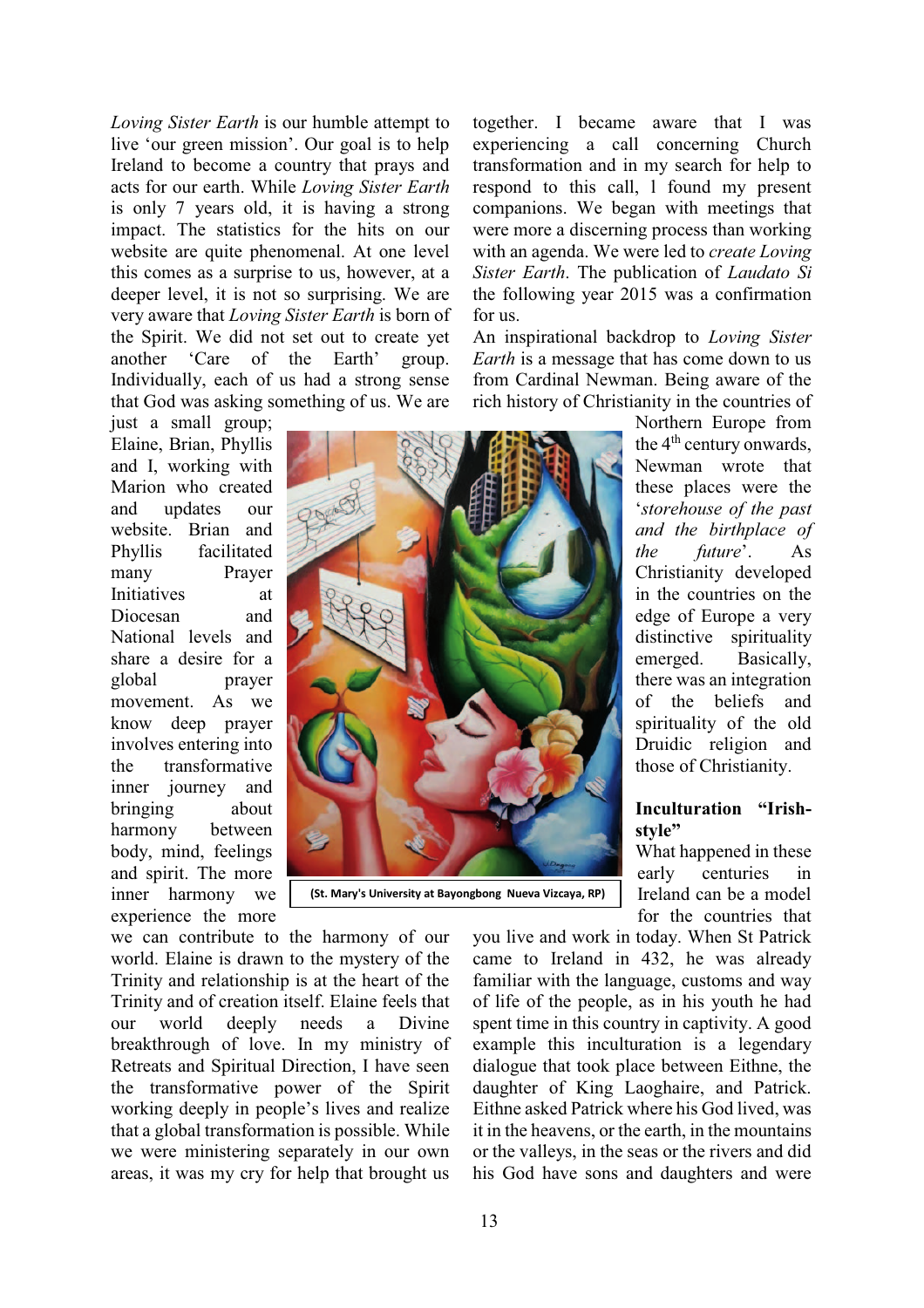they beautiful. These questions reflected her religious belief. Patrick listened to her, received what she said and responded;

*Our God is the God of all things, the God of the heavens and earth, the God of the seas and streams, the God of the sun, moon and stars, the God of the great mountains and the deep glens, the God above heaven and in heaven and under heaven, and our God has a household-heaven and earth, and the sea and all they contain*.

As we see, Patrick echoed what Eithne has said, using her language. He entered into her experience and facilitated her to come to a new and deeper experience of God. Patrick's mission was very successful. By the  $6<sup>th</sup>$ century Christianity was flourishing in Ireland with monasteries of men and women all over the country. These monasteries became centers of prayer, scholarship, and artistic expression. They were places of spiritual nourishment for the people as there was no parish or diocesan structure in Ireland until the  $12<sup>th</sup>$  century. Monks went forth from these monasteries and helped to re-establish the Christian faith in Europe. Christianity was established on the bedrock of a creationfocused spirituality that came forth from the union of the nature mysticism of the Druidic religion and the Gospel message of love, forgiveness, peace, and joy. What a legacy St Patrick left. We know that his feast day is currently celebrated worldwide. This celebration has possibly more to do with the nostalgia of the Irish diaspora than recognition of faith. Wouldn't it be wonderful if the 'greening' of the iconic buildings of the world that takes place on March  $17<sup>th</sup>$  could be used to raise awareness of the need to live a green mission?

## **God in all of creation**

*Loving Sister Earth* is inspired by the mystical sense of God's presence in all of creation that is found in this early Christianity. The people of that time lived close to the earth; they were people of the land whose very existence depended on the regular return of the seasons. They were in tune with nature and its cyclical rhythm of growth, decay and growth again. Behind this extraordinary natural rhythm, the people sensed the invigorating energy, power and dynamism of the Divine. This creative energy of the Divine was referred to in old Irish (Gaelic) as *Neart De*, God's energy. *Neart De*, they believed, pervaded the entire universe and enabled the birds to fly, the fish to swim, the crops to grow, the changes to occur in the seasons. Basically, our ancestors in the faith had a contemplative sense of God's presence in all of creation. It is *extremely important that our care of the earth today should come from a contemplative place within ourselves. A transformation of our own consciousness is the best gift we can bring to our green mission.* A spirituality sustained by love of our beautiful bio-diverse universe is the best motivation for becoming involved in the saving of our planet.



*https://gimnazium.jezsu.hu/index.php/component/k2/ itemlist/category/2.feed?start=336*

The mystical sense of God's presence penetrating all of created reality is seen in the poetry, songs and prayers of these early Christians. It seems that our ancestors in the faith were in tune with the 'isness' or essence of all created reality. We will listen to a few selected lines of a poem reputed to have been recited by the bard Amergin on the arrival of the Celts in Ireland around the year 500 BC.

*I am the wind that breathes upon the sea. I am the wave of the ocean. I am murmur of the billows. I am a beam of the sun. I am the god who created in the head the fire.*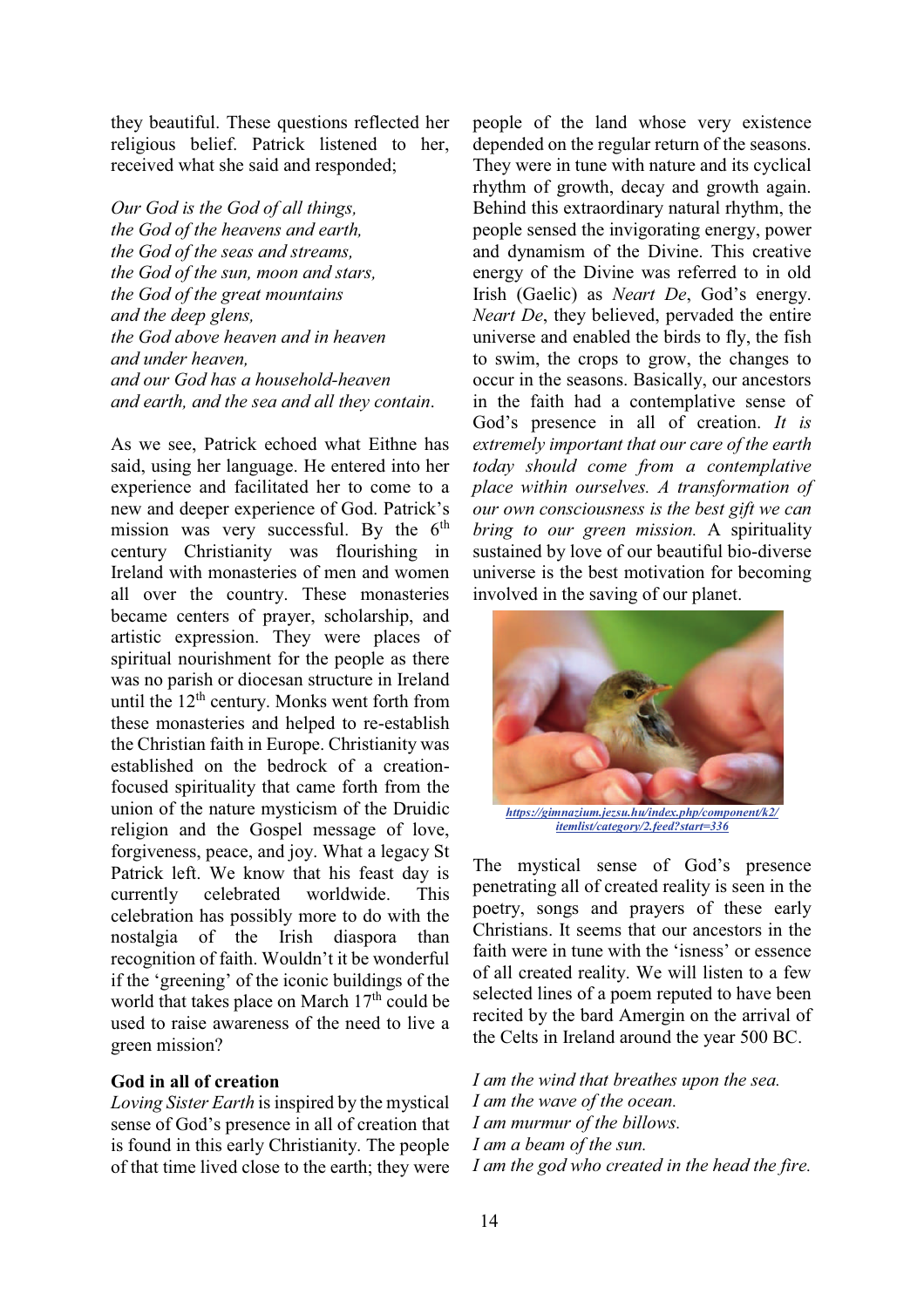*Who is it who throws light into the meeting on the mountains? Who announces the ages of the moon? Who teaches the place where couches the sun?* 

We cannot be sure if Amergin ever recited this poem but what it shows forth is a spirituality that recognizes the Divine Presence in all of creation, a spirituality that is still with us today.

We hear echoes of this creation- focused spirituality in the Breastplate prayers. These prayers ask for protection against the dark forces of life and nature. They had a pagan origin and were adopted by Christianity in the light of St Paul's letter to the Ephesians, 'Put on the amour of God, stand your ground with truth buckled around your waist and have integrity for a breastplate'. St Patrick's Breastplate, written in the  $8<sup>th</sup>$  century captures the essence of the spirituality that had developed in the monasteries and among the people. The Breastplate shows a Christianity that is vibrant, Trinitarian, Christ-centered, in tune with creation and integral to the everyday lives of the people. The author of 'the Breastplate' calls on the Trinity, the angels, archangels, prophets and Christ in his mysteries, to give protection. In the fourth verse of this prayer it is the 'isness' or characteristics of nature that are called on; the light of sun, the radiance of moon, the splendour of fire, the speed of lightning, the swiftness of wind, the depth of sea, the stability of earth and the firmness of rock. This prayer begins and ends with a strong invocation to the Trinity. The people of this time were at home with the concept of our Triune God because their ancestors had believed in triple goddesses. An illustration of their intimate relationship with 'the Three' is seen in the following prayer:

## *Three folds in the cloth yet one cloth is there. Three joints in the finger yet still one finger fair.*

*Three leaves in the shamrock yet one shamrock to wear.* 

*Frost, snowflakes and ice all in water their origin share.* 

*Three persons in God, to God alone we make prayer.* 



*(taken from Loving Sister Earth, Facebook)* 

## **Ireland's Holy Wells**

The line of the prayer we have just listened to Frost, snowflakes and ice all in water their origin share' is a powerful creation- focused image of our Triune God, the Divine energy invigorating all of creation. Water is one of the most precious gifts that nature has to offer and one we focus on in *Loving Sister Earth*. We are trying to revitalize an old devotion in a modern context. Praying at holy wells has a long tradition in Ireland and we are now encouraging people to pray and act for the protection and fair distribution of water both at home and across our world today.

Holy Wells are among the treasures in the storehouse of the past that can help to build our future. Ireland is rich with these treasures. We have ancient pilgrim paths, ruined monastic sites, holy mountains and islands, High Crosses with Scripture engravings, Round Towers, Beehive monastic cells, Mass rocks, and Illuminated Manuscripts, most notably, the Book of Kells, an inscribed account of the four Gospels with extraordinary artistic illumination. Nowadays, tourists and pilgrims are flocking to these sacred places. Many pilgrim paths and holy wells are being restored. Pilgrim paths all over the country are becoming Camino's. Our National TV Network recently relayed a program where our former President Mary McAleese walked these paths, making this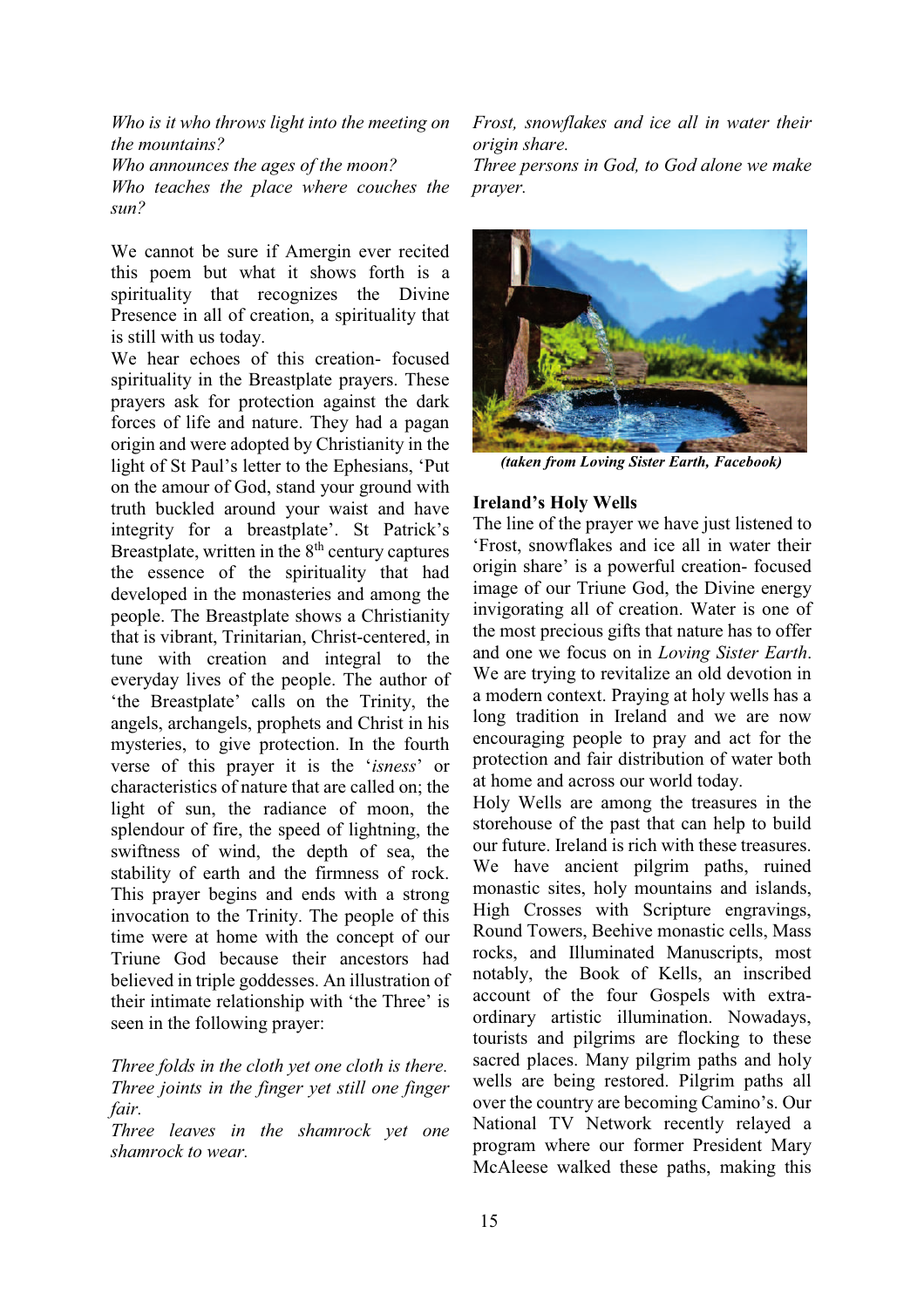pilgrimage with some well-known people. Their conversation reflected their inner journey. In our *Loving Sister Earth* website, we have videos of people praying at some of these ancient monastic ruins and holy wells. Holy Wells are found throughout the country, numbering at least 3,000. The cult of these wells began in the times of the primitive natural religion and was integrated into the Christian faith and practice. These wells were blessed and dedicated to the saints and monastic founders and foundresses of early Christian times; Patrick, Brigid, who is patroness of the fertility of the land; Colmcille, otherwise known as Columba, a pilgrim for Christ; Ita, who founded churches all over the southern counties of Ireland and influenced Brendan the Navigator, who is said to have found America; Gobnet, who is patroness of bees, the preservation of which is a huge ecological issue today; Dympna, who is patroness of mental health and who is honoured in Gheel, near Antwerp, in Belgium whose inhabitants give special care to people suffering with mental health problems and Attracta who was known for her hospitality. It is interesting to note that a whole community of refugees have currently settled into the local community in the area where Attracta is most venerated, Ballaghaderreen Co. Roscommon. Not far away there is a holy well dedicated to her. The water of many of the wells is believed to have healing properties. Over the centuries pilgrimages to these wells have been very popular and were known as 'pattern days' from the word 'patron' which refers to the saint to whom the well is dedicated. Prayer rituals were preformed and these were often followed by a social event. Sometimes these events became rowdy and the practice was suppressed by Church authorities. However, a number of these "pattern days" continue to this day. In 'Loving" *Sister Earth*' we have declared an annual National Holy Wells Day and ask people around the country to pray at their nearest well for the protection and fair distribution of water. As we know only too well, rivers and seas are polluted and some cities are suffering from shortage of clean fresh water. We hope

that the prayer at the wells will raise awareness of this world problem and inspire people to act towards resolving the situation. For National Holy Wells Day, we collaborate with the Columba community in Derry and Donegal which crosses the border between the Republic and Northern Ireland. This year *National Holy Wells Day* will be livestreamed by the Brigidine Sisters from Kildare at Brigid's Well on June  $13<sup>th</sup>$ .

We have written this prayer for the protection of water:

> *O God of all creation, Teach us how to protect water, On which all living things depend, Plants, animals, fish, birds, And humans. Help us to ensure that water May always flow Freely and purely For all of your creation. May your Spirit soften our hearts And enlighten us, So that we may act responsibly To protect water, The source of life In our Common Home.*



 *(taken from Loving Sister Earth, Facebook)*